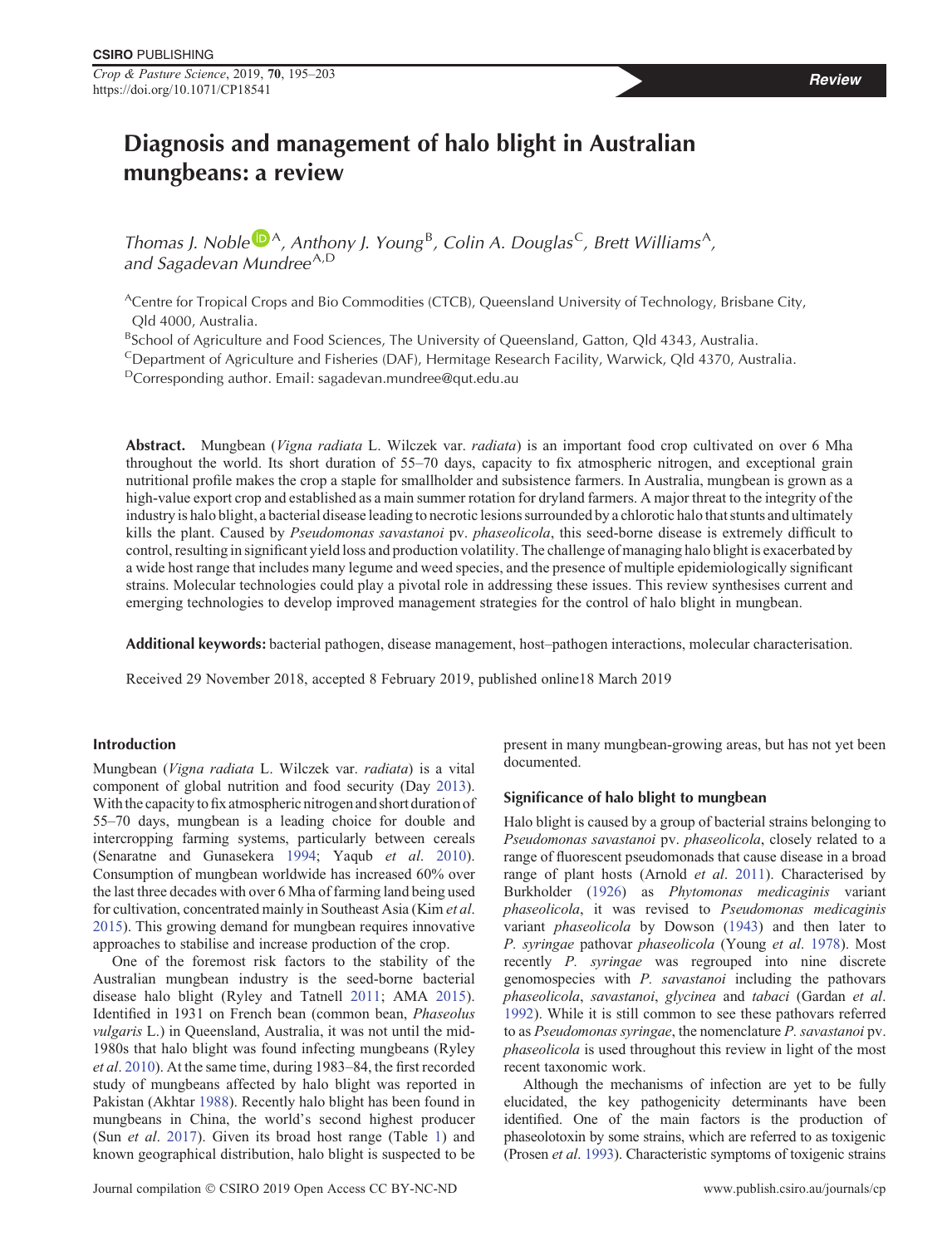| Scientific name                        | Common name       | Reference<br>Taylor et al. 1996 |  |  |
|----------------------------------------|-------------------|---------------------------------|--|--|
| Cajanus cajan                          | Pigeon pea        |                                 |  |  |
| Desmodium sp.                          | Tick clover       | Taylor et al. 1996              |  |  |
| Fumaria sp.                            | Fumitory          | Fernández-Sanz et al. 2016      |  |  |
| Lablab purpureus                       | Hyacinth bean     | Sherf and MacNab 1986           |  |  |
| Macroptilium<br>atropurpureum          | Purple bean       | Taylor et al. 1996              |  |  |
| Mercurialis annua                      | Annual mercury    | Fernández-Sanz et al. 2016      |  |  |
| Neonotonia wightii                     | Perennial soybean | Taylor et al. 1996              |  |  |
| Phaseolus coccineus                    | Runner bean       | Taylor et al. 1996              |  |  |
| Phaseolus lunatus                      | Lima bean         | Sherf and MacNab 1986           |  |  |
| Phaseolus vulgaris                     | Common bean       | Sherf and MacNab 1986           |  |  |
| Pisum sativum                          | Pea               | Arnold <i>et al.</i> 2001       |  |  |
| Pueraria montana<br>var. <i>lobata</i> | Kudzu vine        | Sherf and MacNab 1986           |  |  |
| Sonchus oleraceus                      | Sowthistle        | Fernández-Sanz et al. 2016      |  |  |
| Vigna angularis                        | Adzuki bean       | Taylor et al. 1996              |  |  |
| Vigna radiata                          | Mungbean          | Taylor et al. 1996              |  |  |

<span id="page-1-0"></span>Table 1. Host range of Pseudomonas savastanoi pv. phaseolicola causal agent of halo blight



Fig. 1. Glasshouse-inoculated mungbean plant displaying characteristic symptoms of halo blight. Dark-brown, water-soaked lesions surrounded by chlorotic yellow halos indicate the bacteria have released phaseolotoxin.

are round, water-soaked lesions surrounded by a chlorotic halo of greenish yellow (Fig. 1) (Taylor et al. [1979](#page-7-0)a). Symptoms are most evident on leaf tissue, where a bacterial ooze can be seen exuding from the infection site. A slightly different symptom is observed when non-toxigenic strains are involved in infection. These strains proliferate within the plant, causing water-soaked lesions without the characteristic chlorotic halos (Patil et al. [1974;](#page-7-0) González et al.

[2003](#page-6-0)). Yield loss directly attributable to halo blight is inherently problematic to determine through controlled experiments because it is difficult to exclude the pathogen from control plots as well as achieve consistent inoculation and symptom expression of trial plots. Taking into consideration these factors, a field study in Australia of mungbeans inoculated with a mixture of P. savastanoi pv. phaseolicola isolates found yield losses up to 75% and severe stunting (Ryley et al. [2010\)](#page-7-0). A survey of mungbean fields throughout China between 2009 and 2014 reported similar yield reductions of 30–50% and total crop failure in extremely infected fields (Sun et al. [2017\)](#page-7-0).

#### Environmental factors of disease development

Epidemics of halo blight are facilitated by cool  $(18-23^{\circ}C)$ , wet and windy conditions, which facilitate bacterial dispersal and infection (Taylor et al. [1979](#page-7-0)b). One study showed that the bacteria could infect plants situated 26 m away (Walker and Patel [1964](#page-6-0)). Marques and Samson [\(2016](#page-6-0)b) investigated the epiphytic life cycle of P. savastanoi pv. phaseolicola, confirming that asymptomatic dispersal precedes symptoms and that infection is dependent on weather conditions, developmental phase of the crop and strain of bacterium. This has large implications for crop management.

Growth of P. savastanoi pv. phaseolicola and production of phaseolotoxin are tightly regulated by temperature (Aguilera et al. [2017\)](#page-5-0). Therefore, environmental effects such as location, sowing time and growing conditions can have significant impacts on establishment and severity of disease symptoms. The ideal temperature range for growth ofP. savastanoi. pv. phaseolicola is  $25-28$ °C and temperatures >49°C are lethal (Burkholder [1926;](#page-5-0) Nüske and Fritsche [1989;](#page-7-0) Aguilera et al. [2017](#page-5-0)), whereas phaseolotoxin production is highest at  $18-20^{\circ}$ C and ceases at temperatures >28°C (Nüske and Fritsche [1989;](#page-7-0) Aguilera et al. [2017\)](#page-5-0). Temperatures of  $18-28^{\circ}$ C coincide with the ideal conditions for mungbean plants growing in warm and humid subtropical regions. Thus, in Australia, the most severe infections are generally found in southern Queensland and northern New South Wales. Disease epidemics are substantially less prevalent and severity of infection is lower in the central Queensland region, located in the semi-arid tropics. From a management perspective, this makes central Queensland a good option for clean seed production, which is a crucial factor in the control of a seedborne disease.

# Epidemiology of Pseudomonas savastanoi pv. phaseolicola

Pseudomonas savastanoi pv. phaseolicola comprises a broad array of distinct strains that vary in their epidemiology. By using disease reactions among a differential set of eight genotypes of common bean, nine distinct races were identified within a broad international collection of strains isolated from multiple legume species (Taylor et al. [1996\)](#page-7-0). These differential reactions were attributed to the interactions of five pairs of avirulence  $(avr)$  and resistance  $(R)$  genes (Taylor *et al.* [1996\)](#page-7-0). Races 2 and 7 were identified in Australia, isolated from purple bean (Macroptilium atropurpureum (DC.) Urb.) and perennial soybean (Neonotonia wightii (Wight&Arn.) J.A.Lackey) (Taylor et al. [1996](#page-7-0)). Race 7 has been further characterised in Australia infecting mungbeans, based on 30 isolates inoculated on the common bean differential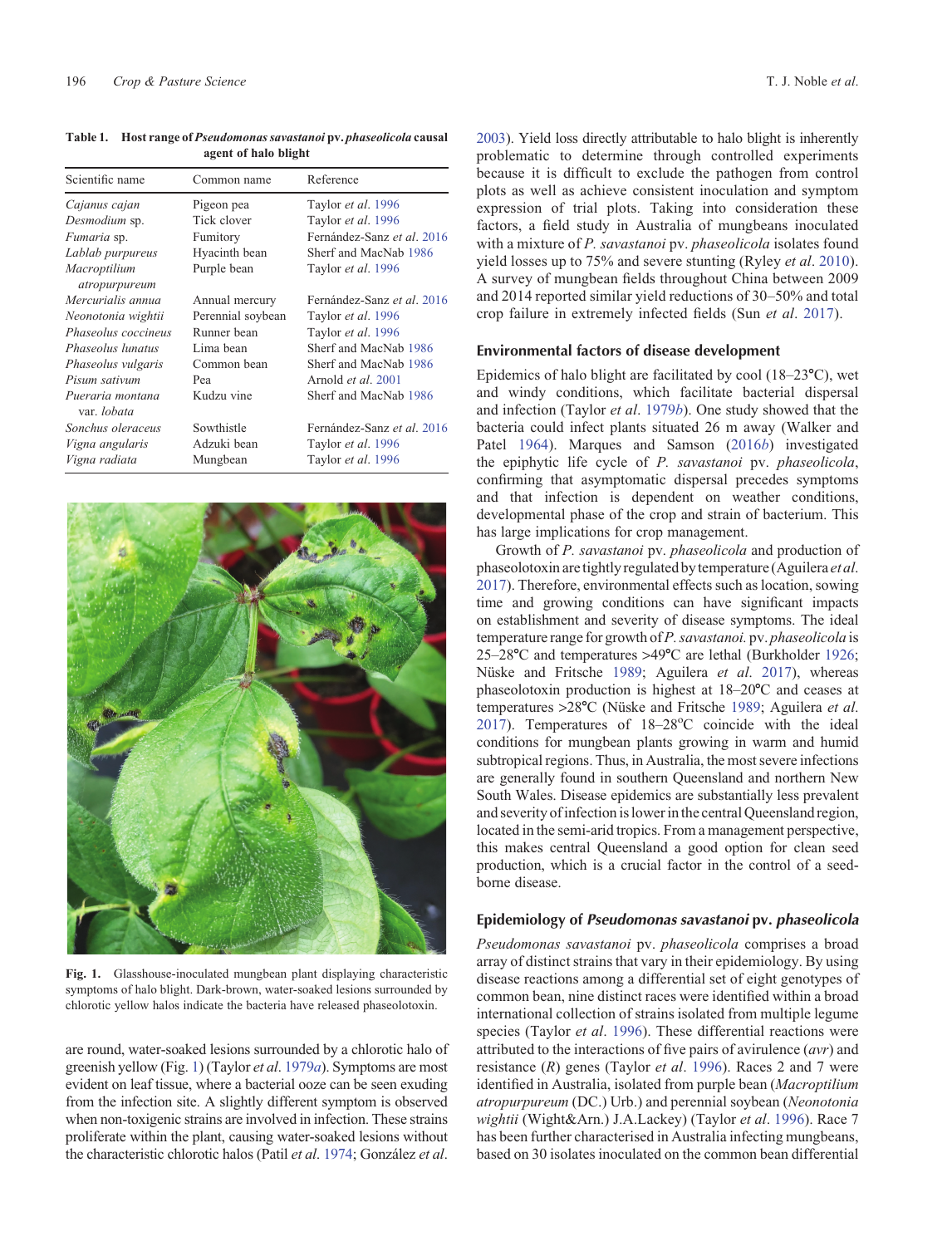set (Taylor et al. [1996;](#page-7-0) Ryley et al. [2010](#page-7-0)). Although currently there is no definitive mungbean differential set for halo blight, differences in pathogenicity among those isolates have been observed (Ryley et al. [2010](#page-7-0)). Twelve putative races have been identified, of which two strains are the most prevalent. These are referred to as the 'T' and 'K' strains, designated by the origin of the isolates initially characterised: T11544, isolated from mungbeans in Toowoomba in 2005; and K4287, isolated from mungbeans in Kingaroy in 2013. T11544 has been used in conventional resistance breeding, with some mungbean genotypes expressing moderate resistance (Ryley et al. [2010\)](#page-7-0), whereas K4287 apparently overcomes all known resistance (Kelly [2016\)](#page-6-0).

Seed-borne infections are recognised as the primary source of inoculum and play a major role in the long-distance dispersal of P. savastanoi pv. phaseolicola (Grogan and Kimble [1967](#page-6-0); Taylor et al. [1979](#page-7-0)a). Seedlots with as little as 0.01% infected seed can lead to outbreaks of halo blight (Taylor [1970\)](#page-7-0), alongside the capacity to transmit disease for up to 4 years in uncontrolled storage, and 6–10 years in controlled grain-storage facilities  $(7-10\text{°C}, 45-50\%$  relative humidity) (Taylor *et al.* [1979](#page-7-0)*a*). The persistence of infection in seeds makes halo blight particularly difficult to manage (Taylor [1970\)](#page-7-0). The provision of disease-free seed stocks and the use of sensitive diagnostic techniques are imperative to eliminating infected seed and reducing transmission.

# Host–pathogen interactions

Although seed-borne inoculum is the main source of epidemics, bacteria readily enter through natural openings such as stomata and wounds (Taylor et al. [1979](#page-7-0)b). The bacteria then move into and proliferate in the apoplast (Melotto et al. [2008;](#page-6-0) Rufián et al. [2017\)](#page-7-0). At this juncture, plants launch their first line of molecular defence, the innate immunity of each plant cell. Specialised receptors on the plant cell surface recognise molecular structures essential for a pathogen survival, such as flagellin, peptidoglycan, elongation factor and lipopolysaccharide. These are known as microbeassociated molecular patterns (MAMPs) (Jones and Dangl [2006;](#page-6-0) Newman et al. [2013\)](#page-6-0). Surprisingly, little is known about MAMPs, their range and diversity, although molecular tools are rapidly advancing our knowledge. Further research into this area has been suggested with the aim to reveal novel antimicrobial agents through identification of MAMPs and their signalling pathways (Vidaver and Lambrecht [2004;](#page-7-0) McCann et al. [2012](#page-6-0)).

Many Gram-negative bacteria use quorum-sensing signalling molecules to overcome host defences. Using N-acyl homoserine lactones (AHLs) as signalling molecules, individual cells can sense population density before entering through external surfaces and releasing virulence factors (Cha et al. [1998\)](#page-5-0). This has been shown to be a key virulence factor allowing bacteria to coordinate attacks and maximise the likelihood of success (von Bodman et al. [2003](#page-8-0)). A novel transcriptional regulator  $aefR_{NPS3121}$  identified in a mutant *P. savastanoi* pv. phaseolicola strain has been shown to regulate the synthesis of AHL and the induction of type III secretion system (T3SS) genes in response to cell density (Deng et al. [2009](#page-5-0)). The T3SS is an essential protein complex that facilitates transport of pathogenicity determinants such as pectinases, cellulases and

proteases from the bacterium into the host. Thus, the quorumsensing associated signalling and effector molecules directly affect the ability of the bacterium to infect its host.

Early genetic work on P. savastanoi pv. phaseolicola demonstrated many basic mechanisms of virulence. Transposon mutagenesis helped to define the role of hrp (hypersensitive reaction and pathogenicity) genes (Lindgren et al. [1986](#page-6-0)), which have since been extensively characterised as major contributors to the T3SS (Alfano and Collmer [1997\)](#page-5-0). The capacity for P. savastanoi pv. phaseolicola to gain entry to its host and interfere with plant defences is dependent on the use of bacterial T3SS translocating effector proteins to the host cells (Vencato et al. [2006](#page-7-0); Cunnac et al. [2009](#page-5-0)). Susceptibly in a host is caused by pathogen effectors mimicking hormones that induce the host to cease defence too early or produce the incorrect defence signals (Gimenez-Ibanez et al. [2014;](#page-6-0) Ma et al. [2015\)](#page-6-0). Effector-triggered immunity results when a host plant recognises a bacterial effector through resistance  $(R)$  genes, commonly stimulating a rapid and amplified defence mechanism leading to localised cell death, known as the 'hypersensitive response' (Dangl and Jones [2001\)](#page-5-0). A minor change in an avr gene producing the effectors, or the R genes recognising them, can have a profound effect on the interaction between a particular bacterial strain and plant species (Flor [1971;](#page-6-0) Collinge and Slusarenko [1987;](#page-5-0) Jackson and Taylor [1996](#page-6-0)). Identifying the avr genes present in the P. savastanoi pv. phaseolicola population infecting mungbeans and their associated R genes will be a valuable step towards controlling halo blight.

Plant pathogenic bacteria have a remarkable ability to manipulate their genomes to avoid host defence systems. They move DNA within and between bacterial genomes by means of mobile genetic elements such as plasmids, bacteriophages, integrons and transposons (Frost et al. [2005\)](#page-6-0). Non-pathogenic strains of P. savastanoi pv. phaseolicola can gain virulence capabilities through persistent contact with pathogenic strains, as revealed by confocal microscopy (Rufián et al. [2017](#page-7-0)). Thus, continual monitoring of changes in the pathogen's repertoire of effectors, and mining new sources for resistance, will be necessary to stay ahead of the rapidly evolving pathogen population.

#### Diagnosis of the halo blight pathogen

In Australia, mungbean seed-crop production currently relies heavily on the absence of observed symptoms in the field. The use of diagnostic assays to screen diseased mungbean material and seed for pathogenic bacteria has not yet been implemented. Investigating molecular technologies to detect P. savastanoi pv. *phaseolicola* in mungbean seed samples will have a major economic benefit to the industry, providing cleaner seed and stability in production.

In the later stages of infection, halo blight disease symptoms can be particularly difficult to identify on a visual basis. Lesions become indistinguishable from other necrotic leaf spots or natural senescence as the water-soaked lesions turn a dry papery brown and the yellow halo dissipates (Burkholder [1930](#page-5-0)). Serology, plate culture, microscopy and molecular diagnostics are used globally throughout the bean industry and overcome the disadvantages of visual identification (Guthrie et al. [1965](#page-6-0); Vuurde et al. [1991;](#page-8-0) Prosen et al. [1993;](#page-7-0)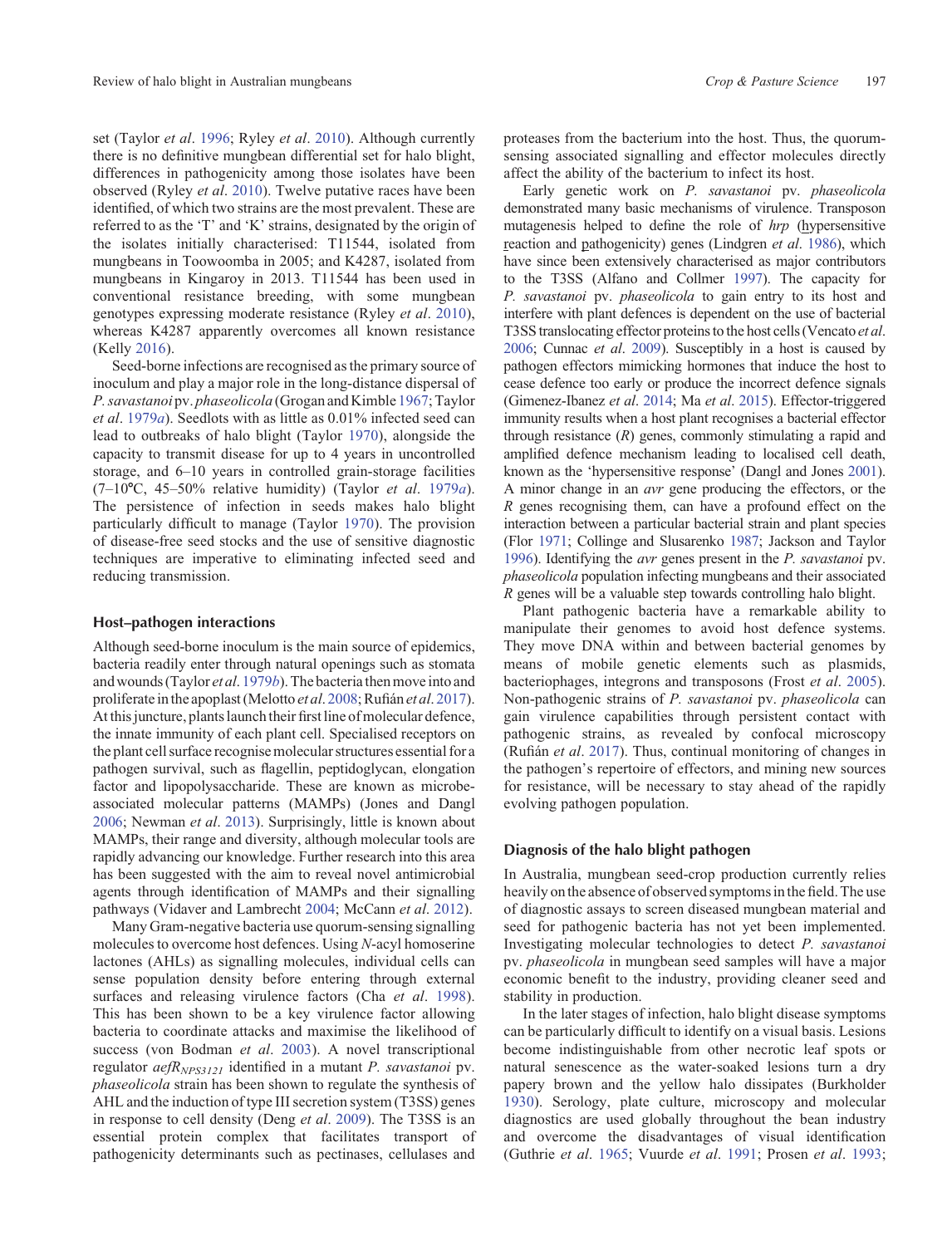Félix-Gastélum et al. [2016](#page-6-0)). The differing characteristics of the strains of P. savastanoi pv. phaseolicola offer several targets for specific diagnostic tools.

The primary target for molecular diagnostics is PCR amplification of the phaseolotoxin gene cluster (Prosen et al. [1993](#page-7-0)). However, phaseolotoxin-negative strains, such as are present in Spain, are undetectable by PCR targeting the phaseolotoxin gene cluster (Rico et al. [2003\)](#page-7-0). Two genetic lineages, those with the  $\cos$  gene cluster  $(t\alpha x^{+})$  and those without  $(tox-)$ , have been definitively separated (Oguiza et al. [2004](#page-7-0)), and a multiplex PCR now capable of detecting both tox– and tox+ strains was developed (Rico et al. [2006](#page-7-0)).

Quantitative detection of plant pathogens through qPCR is a powerful technique using highly specific primers and fluorescent probes (Schaad and Frederick [2002\)](#page-7-0). A hydrolysis-probe-based  $qPCR$  assay was designed to amplify both  $tox-$  and  $tox+$  by targeting the cytochrome o ubiquinol oxidase subunit II gene. This had a reported detection limit of  $4.5 \times 10^3$  colony forming units (CFU)  $mL^{-1}$  (Xu and Tambong [2011\)](#page-8-0). Because this is a single-copy gene, it is equal to four and a half cells per reaction when  $1 \mu L$  template is used. A similar assay, targeting a sitespecific recombinase gene, reported a detection limit of 7 CFU per reaction (Seok Cho et al. [2010\)](#page-7-0).

An alternative diagnostic assay that can be deployed in the field is loop-mediated isothermal amplification (LAMP). By using a combination of six specially designed primers, amplification takes place under isothermal conditions (Notomi et al. [2000\)](#page-7-0). A LAMP protocol has been established to detect P. savastanoi pv. phaseolicola and could serve as a rapid protocol for identification and detection of the bacteria in samples away from the laboratory (Li et al. [2009\)](#page-6-0).

Digital droplet PCR (ddPCR) is a recent technology that provides both detection and quantification. Unlike other methods, ddPCR does not require inclusion of standards of known concentration to achieve quantification (Huggett and Whale [2013](#page-6-0)). The technology is also reported to deal better with environmental samples and inhibitors than qPCR, making it an ideal choice for seed testing (Dingle et al. [2013](#page-5-0)). Although there are no reported ddPCR primers for P. savastanoi pv. phaseolicola, the technology has been used to detect and provide quantification of other important Gram-negative plant bacterial pathogens such as Erwinia amylovora and Ralstonia solanacearum (Dreo et al. [2014\)](#page-6-0). Current qPCR primers specific to P. savastanoi pv. phaseolicola are expected to be compatible with the ddPCR platform. A comprehensive set of reported PCR primers specific to P. savastanoi. pv. phaseolicola (Table [2\)](#page-4-0) could be trialled to test their usefulness in identifying strains infecting Australian mungbeans.

# Management strategies

Bacterial seed-borne diseases continue to have outbreaks causing significant economic loss due to limited management options. It is extremely difficult to control bacterial pathogens such as P. savastanoi. pv. phaseolicola that have a wide host range encompassing the majority of the Fabaceae family, including weed species (Table [1](#page-1-0)). To develop an effective strategy to manage bacterial disease, an integrated approach is essential, taking into consideration conducive conditions, cultural practices, chemical options, seed source and crop susceptibility. Although halo blight inoculum is primarily introduced though infected seed, cultural practices greatly influence the development and spread of the disease. Crop rotation, removal of crop debris and volunteers, weed control, tilling, restricting movement though paddocks especially during wet conditions, as well as thoroughly washing and disinfecting machinery play important roles in controlling disease outbreaks (Hall and Nasser [1996](#page-6-0)). Movement through paddocks should be carefully considered because crops that appear symptomless may harbour large populations of epiphytically infected plants, after which mechanical damage will allow these epiphytes to enter freely and cause disease (Marques and Samson [2016](#page-6-0)a).

Streptomycin, kanamycin and copper oxychloride have previously been used as foliar sprays and seed treatments by the American bean industry, but are not a viable option in Australia owing to regulations prohibiting their use on plant crops, poor efficacy and uneconomical application regimes (Taylor [1972;](#page-7-0) Taylor and Dudley [1977;](#page-7-0) Sundin et al. [1994\)](#page-7-0). Thermotherapy using hot air or water to kill pathogens is an unexplored area in Australia; however, reported premature germination and reduced shelf life of planting seed are adverse effects to be considered (Grondeau et al. [2011](#page-6-0)). Effective management of halo blight will involve a greater emphasis on cultural practices, a better understanding of infection pathways from alternative hosts, production and maintenance of certified disease-free seed and ultimately production of varieties that have increased resistance to the disease (Taylor [1970](#page-7-0); Taylor et al. [1979](#page-7-0)b; Bastas and Sahin [2017](#page-5-0)).

Strict seed-production protocols are the first line of defence against seed-borne bacterial diseases. Seed crops should be grown in climates and locations non-conducive to pathogens, under drip irrigation to limit the amount of free moisture, and far removed from commercial crops (Grogan and Kimble [1967;](#page-6-0) Webster et al. [1983](#page-8-0); Gitaitis and Walcott [2007](#page-6-0)). Confirming the presence of pathogensin planting seed by using diagnostic assays such as serology, culturing and PCR further reduces the risk of epidemics (Vuurde et al. [1991;](#page-8-0) Prosen et al. [1993](#page-7-0); Marques et al. [2000](#page-6-0); Rico et al. [2006;](#page-7-0) Xu and Tambong [2011](#page-8-0)). Ultimately, managing the transmission of seed-borne diseases relies on precise identification of the target pathogens in planting seed and the development of targeted resistance to the pathogens within the host species (Bastas and Sahin [2017\)](#page-5-0). Ensuring that seed is of the highest quality and free of disease through a rigorously upheld seed scheme is a key factor to reducing the impact of bacterial disease (Gitaitis and Walcott [2007\)](#page-6-0).

A seed scheme implemented in 1998 by the Australian Mungbean Association requires all seed crops to be visually inspected for disease by a third-party seed inspector (AMA [2015](#page-5-0)). However, it is unlikely that the current implementation of this strategy is having the desired impact on disease prevention, with severe epidemics seen in Australia on a yearly basis (Ryley et al. [2010](#page-7-0)). Sole reliance on visual field inspections to produce clean seed can lead to epidemics, owing to fundamental characteristics of the halo blight pathogen. As an asymptomatic epiphyte able to survive on the outer surface of a plant, P. savastanoi. pv. phaseolicola becomes pathogenic only under favourable environmental conditions (Grogan and Kimble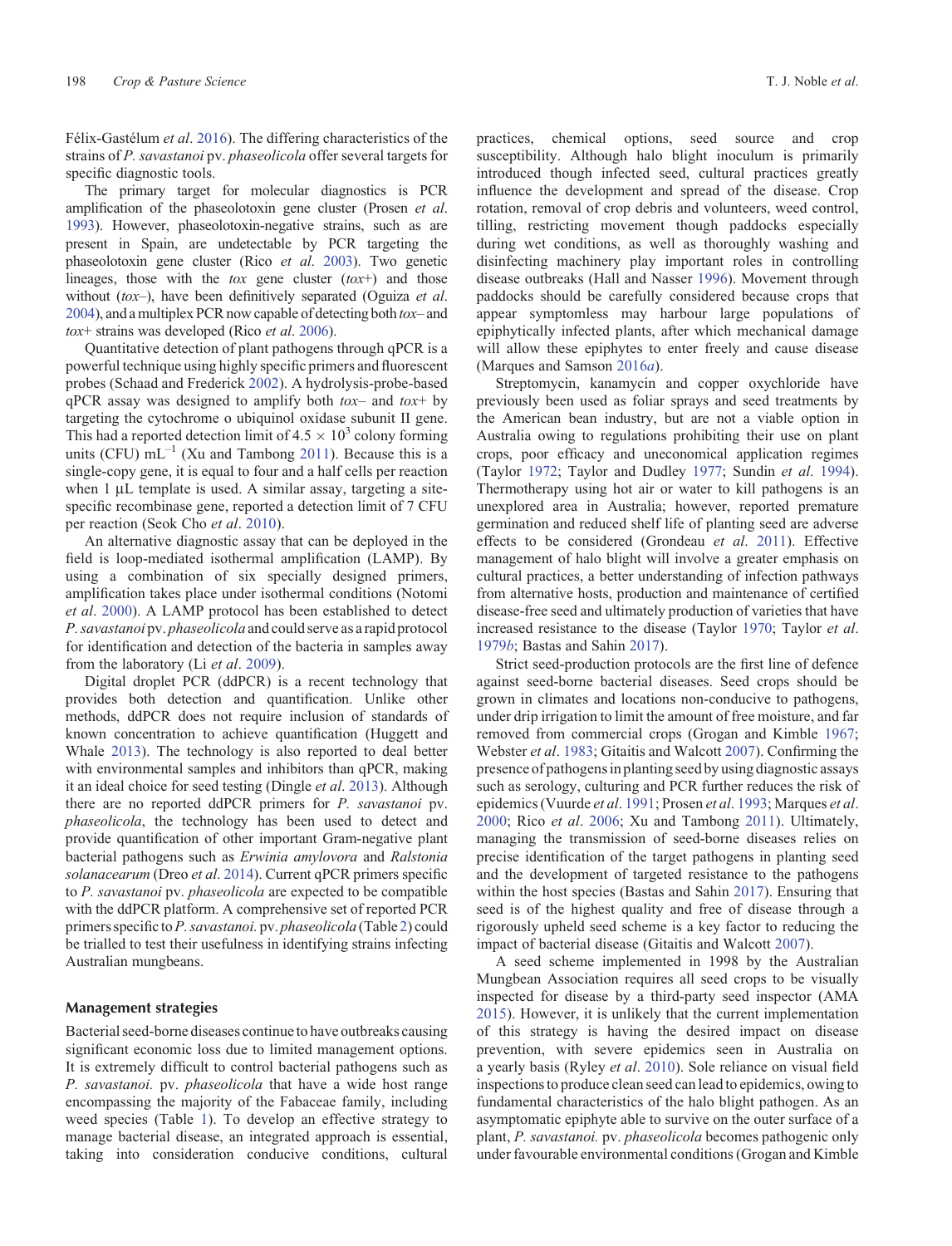<span id="page-4-0"></span>

| Assay                | Primer name      | Sequence $5'-3'$                  | Target locus                   | size (bp) | Amplicon Reference              |
|----------------------|------------------|-----------------------------------|--------------------------------|-----------|---------------------------------|
| Conventional PCR HM6 |                  | CGTGTCCTGGGATAAAAGC               | Phaseolotoxin gene cluster     | 1900      | Prosen et al. 1993              |
|                      | HM13             | <b>GTTGAATTTCACTACCCG</b>         |                                |           |                                 |
|                      | HB14F            | CAACTCCGACACCAGCGACCGAGC          | Phaseolotoxin gene cluster     | 1400      | Audy et al. 1996                |
|                      | HB14R            | CCGGTCTGCTCGACATCGTGCCAC          |                                |           |                                 |
|                      | PHA19            | CGTCTGTAACCAGTTGATCC              | amtA gene                      | 480       | Marques et al. 2000             |
|                      | PHA95            | GAATCCTTGAATGCGAAGGC              |                                |           |                                 |
|                      | PphE-F           | GCGTTCGATCATAACGTTGA              | $hopXI$ (avr $PphE$ )          | 1400      | Stevens et al. 1998             |
|                      | PphE-R           | TCATTGGCAGAGCGATGAGT              |                                |           |                                 |
|                      | PphB-F           | TGGATCCACCATGAAAATAGGTACGC        | hopAR1 (avrPphB)               | 850       |                                 |
|                      | PphB-R           | TTCGCACTCGAGTGGTAAATATTGCCG       |                                |           |                                 |
|                      | PphF-F           | ATGAAGAATTCGTTCGACCG              | $hopF1$ ( $avrPphF$ )          | 1400      | Tsiamis et al. 2000             |
|                      | PphF-R           | <b>TCAGACCGAACTCTCAGACA</b>       |                                |           |                                 |
|                      | P3004 L          | CTGTCTGGCAGCCACTACAAAG            | GenBank acc no. AJ568001       | 240       | Rico et al. 2006                |
|                      | P3004R           | GGCTGCAAATTGTGGGATTT              |                                |           |                                 |
| Nested external      | P5.1             | AGCTTCTCCTCAAAACACC               | Phaseolotoxin gene cluster     | 502       | Schaad et al. 1995              |
|                      | P3.1             | TGTTCGCCAGAGGCAGTCATG             |                                |           |                                 |
| Nested internal      | P5.2             | TCGAACATCAATCTGCCAGCCA            |                                | 450       |                                 |
|                      | P3.2             | GGCTTTTATTATTGCCGTGGGC            |                                |           |                                 |
| <b>REP</b>           | ERIC1R           | ATGTAAGCTCCTGGGGATTCAC            | Random                         |           | 250-5000 Versalovic et al. 1991 |
|                      | ERIC2            | AAGTAAGTGACTGGGGTGAGCG            |                                |           |                                 |
|                      | <b>BOXA1R</b>    | CTACGGCAAGGCGACGCTGACG            | Random                         |           | 500–2000 Versalovic et al. 1994 |
|                      | REP1R-I          | <b>IIII</b> ICGICGICATCIGGC       | Random                         |           | 250-5000 Versalovic et al. 1991 |
|                      | REP2-I           | ICGICTTATCIGGCCTAC                |                                |           |                                 |
| qPCR-TaqMan          | Psy_cyoII-pb     | GCCAAGTACACGCCGGACTGGTC           | Cytochrome o ubiquinol         | 176       | Xu and Tambong 2011             |
|                      | Psy-cyoII-F      | TCGAGCAGCGGAACCTGATC              | oxidase subunit II             |           |                                 |
|                      | Psy-cyoII-R      | TGGGTACGCCCCAGACTGCGA             |                                |           |                                 |
|                      | SSRP_F           | GACGTCCCGCGAATAGCAATAATC          | Site-specific recombinase gene | 183       | Seok Cho et al. 2010            |
|                      | SSRP_R           | CAACGCCGGCGCAATGTCG               |                                |           |                                 |
|                      | SSRP_P           | TGACGTGACACTCGCCGAGCTGCA          |                                |           |                                 |
|                      | PsF-tox 188_F    | GGGGTGGGACGTGTTAT                 | tox-argK chromosomal cluster   |           | Schaad et al. 2007              |
|                      |                  | PsR-tox 557 R CTTGTAGTTAGACGGTCGG |                                |           |                                 |
|                      | $PsF$ -tox 286_P | ACCATCCGAATGCCAGTAATGCC           |                                |           |                                 |
| LAMP                 | <b>BIP</b>       | GCAAATTATCTGCCGCCATGCTAAA         | Polyketide synthase (PKS) gene |           | Li et al. 2009                  |
|                      |                  | AGCCGGAATAACTGCTCAGG              |                                |           |                                 |
|                      | <b>FIP</b>       | TCGGGCCTCATACCACGCTCAAAAC         |                                |           |                                 |
|                      |                  | AAAATGTTGGCTGACACGG               |                                |           |                                 |
|                      | B <sub>3</sub>   | GAAACGCAGAGGTCGCTG                |                                |           |                                 |
|                      | F3-Outer         | TGCTACTGGCGGTGAAAC                |                                |           |                                 |
|                      | LF               | ACTATGAAGCCTTGTTGGCC              |                                |           |                                 |
|                      | LB               | GGCGACGGAGACGGATACAC              |                                |           |                                 |
|                      |                  |                                   |                                |           |                                 |

Table 2. PCR primers used to identify and diagnose the presence of Pseudomonas savastanoi pv. phaseolicola, causal agent of halo blight

[1967](#page-6-0); Legard and Schwartz [1987;](#page-6-0) Niknejad Kazempour [2002;](#page-6-0) Marques and Samson [2016](#page-6-0)b). Rainfall volume and intensity is thought to induce disease symptoms by driving the bacterium into the apoplast of the leaves where it has the optimum environment and nutrients available for growth (Marques and Samson [2016](#page-6-0)b). This potential for latent infections severely compromises the efficacy of certification schemes based only on visual symptoms.

For most of its cultivated history, mungbean has been grown by subsistence agriculture relying on conventional plantbreeding techniques (Fernandez et al. [1988](#page-6-0)). These techniques are still employed today in both developing and developed countries, although the transition towards molecular-based breeding is moving at a fast pace as technologies mature and costs fall (Chen et al. [2013](#page-5-0); Schafleitner et al. [2015](#page-7-0); Noble et al. [2018](#page-6-0)). With the increased adoption of genomic technologies to characterise and select germplasm, researchers are discovering untapped resources of genetically diverse material that may contain unique alleles for disease resistance (Lawn and Rebetzke [2006;](#page-6-0) Schafleitner et al. [2015;](#page-7-0) Noble et al. [2018\)](#page-6-0).

The gene-for-gene interactions between P. savastanoi. pv. phaseolicola and its hosts make it ideal for marker-assisted selection, because resistance is commonly conferred by a single, large-effect quantitative trait locus (QTL) (Jenner et al. [1991](#page-6-0); Stevens et al. [1998;](#page-7-0) Tsiamis et al. [2000\)](#page-7-0). Establishing these marker associations in mungbean will be accomplished through genome-wide association studies comprising large, diverse mungbean mapping populations representative of worldwide germplasm (Schafleitner et al. [2015](#page-7-0); Noble et al. [2018](#page-6-0)). To limit the effect of major  $R$  genes breaking down over time, implementation of genomic selection in breeding programs will help to ensure that small-effect genes are also incorporated into new cultivars (Jannink et al. [2010\)](#page-6-0). This will accelerate the breeding cycle by replacing lengthy phenotypic evaluation with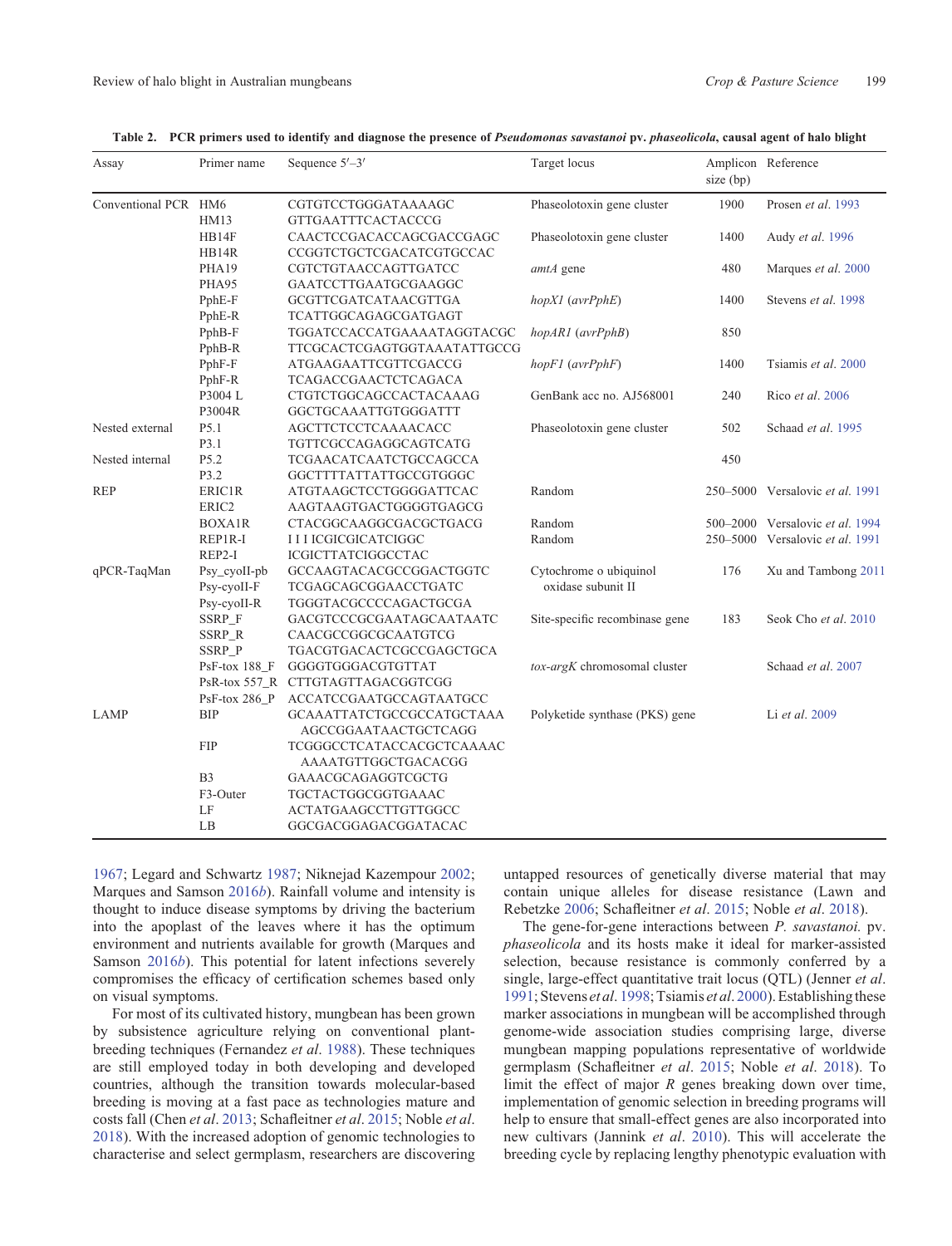<span id="page-5-0"></span>models able to predict the breeding value of lines by incorporating phenotypic data and high-density markers (Nair et al. [2012;](#page-6-0) Chen et al. 2013; Dhole and Reddy 2013).

#### Conclusions and recommendations

Halo blight is a destructive disease in mungbean crops throughout Australia and is emerging globally in other production areas. Eliminating infected seed and developing resistant commercial cultivars are the key strategies required to control halo blight. Adoption of the methods discussed in this review will have a substantial impact on reducing the incidence and severity of halo blight in mungbean-cropping regions.

In the short term, P. savastanoi pv. phaseolicola isolated from mungbeanplantsacrossabroadrangeofAustraliangrowingregions should be screened against the PCR assays listed in Table [2](#page-4-0). This would provide foundational molecular tools to identify and screen for the disease. Development of a diagnostic assay for seedlots would have a beneficial effect on monitoring and controlling the spread of halo blight. Whole-genome sequencing of unique strains will reveal unique targets to develop diagnostic assays able to differentiate between strains endemic to a particular region. These assays would provide further sensitivity in identification, and surveillance of population dynamics. Understanding of which strains are present on particular mungbean genotypes in particular regions and years, and under which specific environmental conditions, will inform and direct pathology research.

Development and implementation of genomic tools will be required to support sustainable resistance breeding in the long term. Genome-wide association studies will identify regions of the mungbean genome related to disease resistance. Once these associations have been made, the identified markers could be used to guide introgression of disease resistance into genetically favourable backgrounds. Having the means to edit genomes directly with breakthrough technologies such as CRISPR will further reduce the timeframe from gene discovery to cultivars possessing traits of interest (Dangl et al. 2013). Sequencing collections of mungbean accessions in combination with genome-editing tools could see stable resistance introduced into mungbean with greater accuracy and speed.

No single strategy will be the answer. An integrated approach that continues to address all of these areas will be needed to overcome halo blight in mungbeans.

#### Conflicts of interest

The authors declare that there are no conflicts of interest.

#### Acknowledgements

This work was supported by an Australian Mungbean Association PhD scholarship (2017000885). The authors acknowledge the Centre for Tropical Crops and Biocommodities, Queensland University of Technology, Brisbane, Qld, and the Australian Mungbean Association for providing funding to complete this work under the PhD scholarship.

#### References

Aguilera S, Alvarez-Morales A, Murillo J, Hernandez-Flores JL, Bravo J, De la Torre-Zavala S (2017) Temperature-mediated biosynthesis of the phytotoxin phaseolotoxin by Pseudomonas syringae pv. phaseolicola depends on the autoregulated expression of the *phtABC* genes. PLoS One 12, e0178441. doi[:10.1371/journal.pone.0178441](dx.doi.org/10.1371/journal.pone.0178441)

- Akhtar MA (1988) Pseudomonas syringae pv. phaseolicola on mungbean. Pakistan Journal of Agricultural Research 9, 424–426.
- Alfano JR, Collmer A (1997) The type III (Hrp) secretion pathway of plant pathogenic bacteria: trafficking harpins, Avr proteins, and death. Journal of Bacteriology 179, 5655–5662. doi:[10.1128/jb.179.18.5655-](dx.doi.org/10.1128/jb.179.18.5655-5662.1997) [5662.1997](dx.doi.org/10.1128/jb.179.18.5655-5662.1997)
- AMA (2015) About us. Australian Mungbean Association. Available at: <http://www.mungbean.org.au/about-us.html#industry-size-and-value> (accessed 15 October 2018).
- Arnold DL, Gibbon MJ, Jackson RW, Wood JR, Brown J, Mansfield JW, Taylor JD, Vivian A (2001) Molecular characterization of avrPphD, a widely-distributed gene from Pseudomonas syringae pv. phaseolicola involved in non-host recognition by pea (Pisum sativum). Physiological and Molecular Plant Pathology 58, 55–62. doi:[10.1006/pmpp.2000.](dx.doi.org/10.1006/pmpp.2000.0315) [0315](dx.doi.org/10.1006/pmpp.2000.0315)
- Arnold DL, Lovell HC, Jackson RW, Mansfield JW (2011) Pseudomonas syringae pv. phaseolicola: from 'has bean' to supermodel. Molecular Plant Pathology 12, 617–627. doi[:10.1111/j.1364-3703.2010.00697.x](dx.doi.org/10.1111/j.1364-3703.2010.00697.x)
- Audy P, Braat CE, Saindon G, Huang HC, Laroche A (1996) A rapid and sensitive PCR-based assay for concurrent detection of bacteria causing common and halo blights in bean seed. Phytopathology 86, 361–366. doi[:10.1094/Phyto-86-361](dx.doi.org/10.1094/Phyto-86-361)
- Bastas KK, Sahin F (2017) Evaluation of seedborne bacterial pathogens on common bean cultivars grown in central Anatolia region, Turkey. European Journal of Plant Pathology 147, 239–253. doi[:10.1007/](dx.doi.org/10.1007/s10658-016-0995-6) [s10658-016-0995-6](dx.doi.org/10.1007/s10658-016-0995-6)
- Burkholder WH (1926) A new bacterial disease of the bean. Phytopathology 16, 915–927.

Burkholder WH (1930) The genus Phytomonas. Phytopathology 20, 1–23.

- Cha C, Gao P, Chen Y-C, Shaw PD, Farrand SK (1998) Production of acylhomoserine lactone quorum-sensing signals by gram-negative plantassociated bacteria. Molecular Plant-Microbe Interactions 11, 1119–1129. doi:[10.1094/MPMI.1998.11.11.1119](dx.doi.org/10.1094/MPMI.1998.11.11.1119)
- Chen H-M, Ku H-M, Schafleitner R, Bains TS, George Kuo C, Liu C-A, Nair RM (2013) The major quantitative trait locus for mungbean yellow mosaic Indian virus resistance is tightly linked in repulsion phase to the major bruchid resistance locus in a cross between mungbean [Vigna] radiata (L.) Wilczek] and its wild relative Vigna radiata ssp. sublobata. Euphytica 192, 205–216. doi[:10.1007/s10681-012-0831-9](dx.doi.org/10.1007/s10681-012-0831-9)
- Collinge DB, Slusarenko AJ (1987) Plant gene expression in response to pathogens. Plant Molecular Biology 9, 389–410. doi[:10.1007/BF0001](dx.doi.org/10.1007/BF00014913) [4913](dx.doi.org/10.1007/BF00014913)
- Cunnac S, Lindeberg M, Collmer A (2009) Pseudomonas syringae type III secretion system effectors: repertoires in search of functions. Current Opinion in Microbiology 12, 53–60. doi[:10.1016/j.mib.2008.12.003](dx.doi.org/10.1016/j.mib.2008.12.003)
- Dangl JL, Jones JDG (2001) Plant pathogens and integrated defence responses to infection. Nature 411, 826–833. doi[:10.1038/35081161](dx.doi.org/10.1038/35081161)
- Dangl JL, Horvath DM, Staskawicz BJ (2013) Pivoting the plant immune system from dissection to deployment. Science 341, 746–751. doi[:10.1126/science.1236011](dx.doi.org/10.1126/science.1236011)
- Day L (2013) Proteins from land plants—potential resources for human nutrition and food security. Trends in Food Science & Technology 32, 25–42. doi:[10.1016/j.tifs.2013.05.005](dx.doi.org/10.1016/j.tifs.2013.05.005)
- Deng X, Xiao Y, Lan L, Zhou J-M, Tang X (2009) Pseudomonas syringae pv. phaseolicola mutants compromised for type III secretion system gene induction. Molecular Plant-Microbe Interactions 22, 964–976. doi[:10.1094/MPMI-22-8-0964](dx.doi.org/10.1094/MPMI-22-8-0964)
- Dhole VJ, Reddy KS (2013) Development of a SCAR marker linked with a MYMV resistance gene in mungbean (Vigna radiata L. Wilczek). Plant Breeding 132, 127–132. doi[:10.1111/pbr.12006](dx.doi.org/10.1111/pbr.12006)
- Dingle TC, Sedlak RH, Cook L, Jerome KR (2013) Tolerance of dropletdigital PCR vs real-time quantitative PCR to inhibitory substances. Clinical Chemistry 59, 1670–1672. doi[:10.1373/clinchem.2013.211045](dx.doi.org/10.1373/clinchem.2013.211045)
- Dowson WJ (1943) On the generic names Pseudomonas, Xanthomonas and Bacterium for certain bacterial plant pathogens. Transactions of the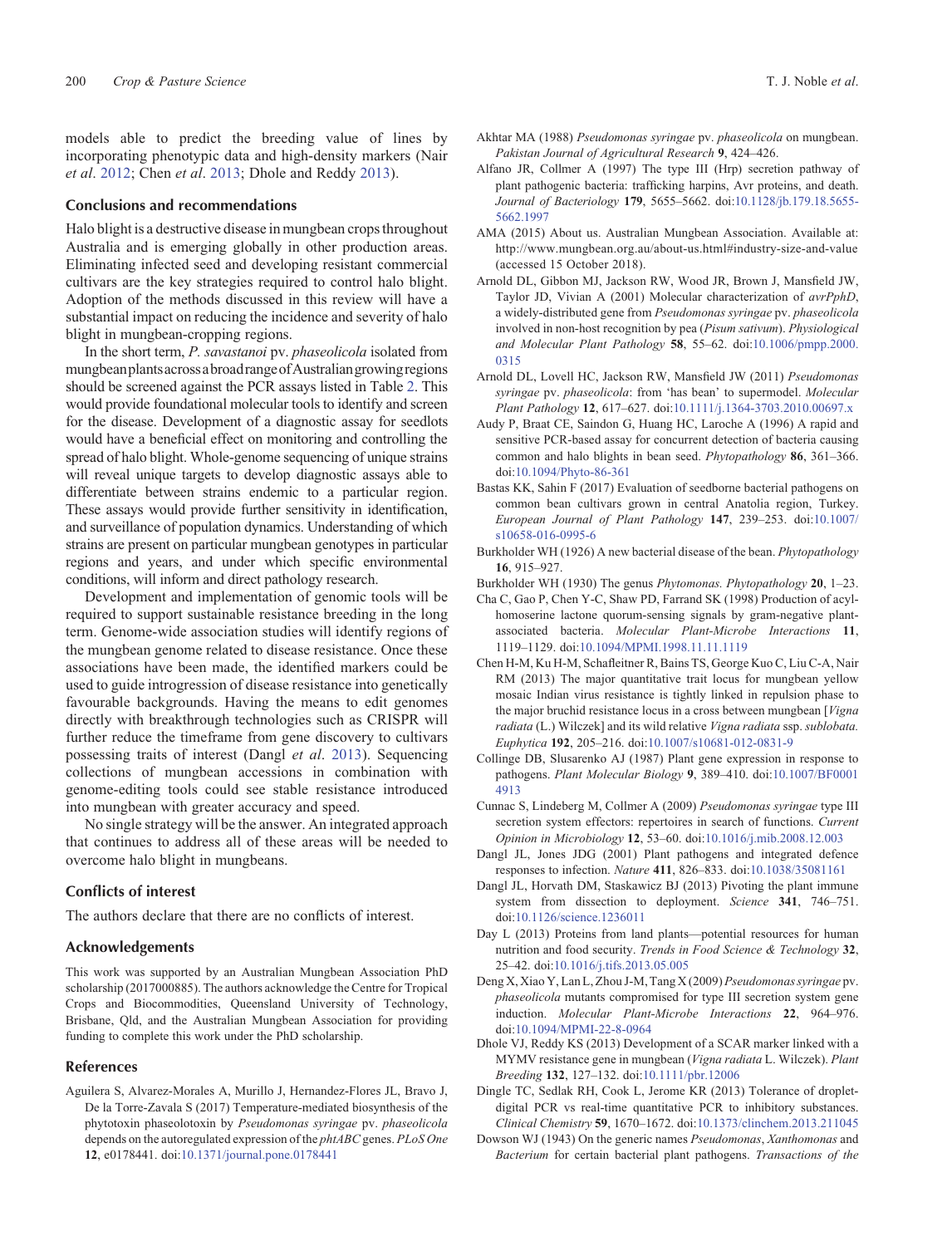<span id="page-6-0"></span>British Mycological Society 26, 4–14. doi:[10.1016/S0007-1536\(43\)](dx.doi.org/10.1016/S0007-1536(43)80003-6) [80003-6](dx.doi.org/10.1016/S0007-1536(43)80003-6)

- Dreo T, Pirc M, Ramšak Ž, Pavšic J, Milavec M, Žel J, Gruden K (2014) Optimising droplet digital PCR analysis approaches for detection and quantification of bacteria: a case study of fire blight and potato brown rot. Analytical and Bioanalytical Chemistry 406, 6513–6528. doi[:10.1007/](dx.doi.org/10.1007/s00216-014-8084-1) [s00216-014-8084-1](dx.doi.org/10.1007/s00216-014-8084-1)
- Félix-Gastélum R, Maldonado-Mendoza IE, Navarrete-Maya R, Olivas-Peraza NG, Brito-Vega H, Acosta-Gallegos JA (2016) Identification of Pseudomonas syringae pv. phaseolicola as the causal agent of halo blight in yellow beans in northern Sinaloa, Mexico. Phytoparasitica 44, 369–378. doi:[10.1007/s12600-016-0530-5](dx.doi.org/10.1007/s12600-016-0530-5)
- Fernandez G, Shanmugasundaram S, McLean B (1988) The AVRDC mungbean improvement program: the past, present and future. In 'Mungbean. Proceedings Second International Symposium'. Bangkok. (Asian Vegetable Research and Development Center: Tainan, Taiwan)
- Fernández-Sanz AM, Rodicio MR, González AJ (2016) Pseudomonas syringae pv. phaseolicola isolated from weeds in bean crop fields. Letters in Applied Microbiology 62, 344–348. doi[:10.1111/lam.12556](dx.doi.org/10.1111/lam.12556)
- Flor HH (1971) Current status of the gene-for-gene concept. Annual Review of Phytopathology 9, 275–296. doi:[10.1146/annurev.py.09.090171.](dx.doi.org/10.1146/annurev.py.09.090171.001423) [001423](dx.doi.org/10.1146/annurev.py.09.090171.001423)
- Frost LS, Leplae R, Summers AO, Toussaint A (2005) Mobile genetic elements: the agents of open source evolution. Nature Reviews. Microbiology 3, 722. doi:[10.1038/nrmicro1235](dx.doi.org/10.1038/nrmicro1235)
- Gardan L, Bollet C, Abu Ghorrah M, Grimont F, Grimont PAD (1992) DNA relatedness among the pathovar strains of Pseudomonas syringae subsp. savastanoi Janse (1982) and proposal of Pseudomonas savastanoi sp. nov. International Journal of Systematic Bacteriology 42, 606–612. doi[:10.1099/00207713-42-4-606](dx.doi.org/10.1099/00207713-42-4-606)
- Gimenez-Ibanez S, Boter M, Fernández-Barbero G, Chini A, Rathjen JP, Solano R (2014) The bacterial effector HopX1 targets JAZ transcriptional repressors to activate jasmonate signaling and promote infection in Arabidopsis. PLoS Biology 12, e1001792. doi[:10.1371/](dx.doi.org/10.1371/journal.pbio.1001792) [journal.pbio.1001792](dx.doi.org/10.1371/journal.pbio.1001792)
- Gitaitis R, Walcott R (2007) The epidemiology and management of seedborne bacterial diseases. Annual Review of Phytopathology 45, 371–397. doi:[10.1146/annurev.phyto.45.062806.094321](dx.doi.org/10.1146/annurev.phyto.45.062806.094321)
- González AI, De la Vega MP, Ruiz ML, Polanco C (2003) Analysis of the argK-tox gene cluster in nontoxigenic strains of Pseudomonas syringae pv. phaseolicola. Applied and Environmental Microbiology 69, 4979–4982. doi:[10.1128/AEM.69.8.4979-4982.2003](dx.doi.org/10.1128/AEM.69.8.4979-4982.2003)
- Grogan RG, Kimble KA (1967) The role of seed contamination in the transmission of Pseudomonas phaseolicola in Phaseolus vulgaris. Phytopathology 57, 28–31.
- Grondeau C, Samson R, Sands DDC (2011) A review of thermotherapy to free plant materials from pathogens, especially seeds from bacteria. Critical Reviews in Plant Sciences 13, 57–75. doi[:10.1080/0735268](dx.doi.org/10.1080/07352689409701908) [9409701908](dx.doi.org/10.1080/07352689409701908)
- Guthrie JW, Huber DM, Fenwick HS (1965) Serological detection of halo blight. The Plant Disease Reporter 49, 297–299.
- Hall R, Nasser LCB (1996) Practice and precept in cultural management of bean diseases. Canadian Journal of Plant Pathology 18, 176–185. doi[:10.1080/07060669609500643](dx.doi.org/10.1080/07060669609500643)
- Huggett JF, Whale A (2013) Digital PCR as a novel technology and its potential implications for molecular diagnostics. Clinical Chemistry 59, 1691–1693. doi:[10.1373/clinchem.2013.214742](dx.doi.org/10.1373/clinchem.2013.214742)
- Jackson AO, Taylor CB (1996) Plant–microbe interactions: life and death at the interface. The Plant Cell 8, 1651–1668. doi[:10.1105/tpc.8.10.1651](dx.doi.org/10.1105/tpc.8.10.1651)
- Jannink J-L, Lorenz AJ, Iwata H (2010) Genomic selection in plant breeding: from theory to practice. Briefings in Functional Genomics 9, 166-177. doi[:10.1093/bfgp/elq001](dx.doi.org/10.1093/bfgp/elq001)
- Jenner C, Hitchin E, Mansfield J, Walters K, Betteridge P, Teverson D, Taylor J (1991) Gene-for-gene interactions between Pseudomonas

syringae pv. phaseolicola and Phaseolus. Molecular Plant-Microbe Interactions 4, 553–562. doi:[10.1094/MPMI-4-553](dx.doi.org/10.1094/MPMI-4-553)

- Jones J, Dangl J (2006) The plant immune system. Nature 444, 323–329. doi:[10.1038/nature05286](dx.doi.org/10.1038/nature05286)
- Kelly L (2016) Management of the major mungbean diseases in Australia. GRDC Update Papers, 21 June 2016. Available at: [https://grdc.com.](https://grdc.com.au/resources-and-publications/grdc-update-papers/tab-content/grdc-update-papers/2016/06/management-of-the-major-mungbean-diseases-in-australia) [au/resources-and-publications/grdc-update-papers/tab-content/grdc](https://grdc.com.au/resources-and-publications/grdc-update-papers/tab-content/grdc-update-papers/2016/06/management-of-the-major-mungbean-diseases-in-australia)[update-papers/2016/06/management-of-the-major-mungbean-disea](https://grdc.com.au/resources-and-publications/grdc-update-papers/tab-content/grdc-update-papers/2016/06/management-of-the-major-mungbean-diseases-in-australia) [ses-in-australia](https://grdc.com.au/resources-and-publications/grdc-update-papers/tab-content/grdc-update-papers/2016/06/management-of-the-major-mungbean-diseases-in-australia) (accessed 19 February 2018).
- Kim SK, Nair RM, Lee J, Lee SH (2015) Genomic resources in mungbean for future breeding programs.Frontiers of Plant Science 6, 626. doi[:10.3389/](dx.doi.org/10.3389/fpls.2015.00626) [fpls.2015.00626](dx.doi.org/10.3389/fpls.2015.00626)
- Lawn RJ, Rebetzke GJ (2006) Variation among Australian accessions of the wild mungbean (Vigna radiata ssp. sublobata) for traits of agronomic, adaptive, or taxonomic interest. Australian Journal of Agricultural Research 57, 119–132. doi:[10.1071/AR05215](dx.doi.org/10.1071/AR05215)
- Legard D, Schwartz H (1987) Sources and management of Pseudomonas syringae pv. phaseolicola and Pseudomonas syringae pv. syringae epiphytes on dry beans in Colorado. Phytopathology 77, 1503–1509. doi:[10.1094/Phyto-77-1503](dx.doi.org/10.1094/Phyto-77-1503)
- Li X, Nie J, Ward L, Madani M, Hsiang T, Zhao Y, De Boer SH (2009) Comparative genomics-guided loop-mediated isothermal amplification for characterization of Pseudomonas syringae pv. phaseolicola. Journal of Applied Microbiology 107, 717–726. doi[:10.1111/j.1365-2672.2009](dx.doi.org/10.1111/j.1365-2672.2009.04262.x)  $04262x$
- Lindgren PB, Peet RC, Panopoulos NJ (1986) Gene cluster of Pseudomonas syringae pv. 'phaseolicola' controls pathogenicity of bean plants and hypersensitivity on nonhost plants. Journal of Bacteriology 168, 512–522. doi:[10.1128/jb.168.2.512-522.1986](dx.doi.org/10.1128/jb.168.2.512-522.1986)
- Ma KW, Jiang S, Hawara E, Lee D, Pan S, Coaker G, Song J, Ma W (2015) Two serine residues in Pseudomonas syringae effector HopZ1a are required for acetyltransferase activity and association with the host co-factor. New Phytologist 208, 1157–1168. doi:[10.1111/nph.13528](dx.doi.org/10.1111/nph.13528)
- Marques ASdA, Samson R (2016a) Population dynamics of Pseudomonas savastanoi pv. *phaseolicola* in bean, throughout the epiphytic and pathogenic phases. Pesquisa Agropecuária Brasileira 51, 623–630. doi:[10.1590/S0100-204X2016000500024](dx.doi.org/10.1590/S0100-204X2016000500024)
- Marques ASdA, Samson R (2016b) Population dynamics of Pseudomonas savastanoi pv. phaseolicola in bean, throughout the epiphytic and pathogenic phases. Pesquisa Agropecuária Brasileira 51, 623–630. doi:[10.1590/S0100-204X2016000500024](dx.doi.org/10.1590/S0100-204X2016000500024)
- Marques ASdA, Corbière R, Gardan L, Tourte C, Manceau C, Taylor JD, Samson R (2000) Multiphasic approach for the identification of the different classification levels of Pseudomonas savastanoi pv. phaseolicola. European Journal of Plant Pathology 106, 715–734. doi:[10.1023/A:1026563831461](dx.doi.org/10.1023/A:1026563831461)
- McCann HC, Nahal H, Thakur S, Guttman DS (2012) Identification of innate immunity elicitors using molecular signatures of natural selection. Proceedings of the National Academy of Sciences of the United States of America 109, 4215–4220. doi[:10.1073/pnas.1113893109](dx.doi.org/10.1073/pnas.1113893109)
- Melotto M, Underwood W, Sheng YH (2008) Role of stomata in plant innate immunity and foliar bacterial diseases.Annual Review of Phytopathology 46, 101–122. doi:[10.1146/annurev.phyto.121107.104959](dx.doi.org/10.1146/annurev.phyto.121107.104959)
- Nair RM, Schafleitner R, Kenyon L, Srinivasan R, Easdown W, Ebert AW, Hanson P (2012) Genetic improvement of mungbean. SABRAO Journal of Breeding and Genetics 44, 177–190.
- Newman M-A, Sundelin T, Nielsen JT, Erbs G (2013) MAMP (microbeassociated molecular pattern) triggered immunity in plants. Frontiers of Plant Science 4, 139. doi[:10.3389/fpls.2013.00139](dx.doi.org/10.3389/fpls.2013.00139)
- Niknejad Kazempour M (2002) Study of the impact of some virulence genes on the epiphytic fitness. Journal of Water and Soil Science 6, 219–229.
- Noble TJ, Tao Y, Mace ES, Williams B, Jordan DR, Douglas CA, Mundree SG (2018) Characterization of linkage disequilibrium and population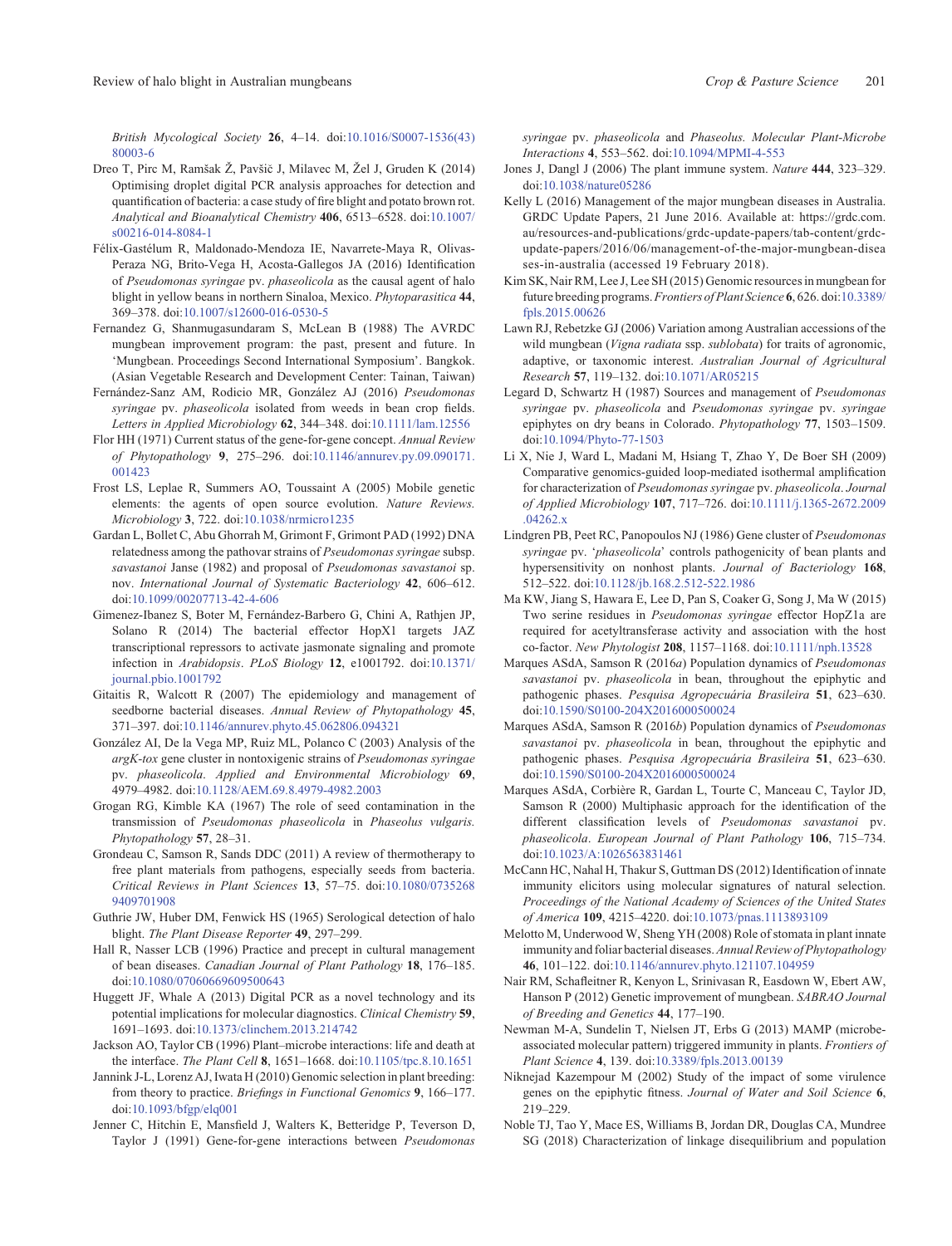<span id="page-7-0"></span>structure in a mungbean diversity panel. Frontiers of Plant Science 8,

- 2102. doi:[10.3389/fpls.2017.02102](dx.doi.org/10.3389/fpls.2017.02102) Notomi T, Okayama H, Masubuchi H, Yonekawa T, Watanabe K, Amino N,
- Hase T (2000) Loop-mediated isothermal amplification of DNA. Nucleic Acids Research 28, e63. doi[:10.1093/nar/28.12.e63](dx.doi.org/10.1093/nar/28.12.e63)
- Nüske J, Fritsche W (1989) Phaseolotoxin production by Pseudomonas syringae pv. phaseolicola: The influence of temperature. Journal of Basic Microbiology 29, 441–447. doi[:10.1002/jobm.3620290713](dx.doi.org/10.1002/jobm.3620290713)
- Oguiza JA, Rico A, Rivas LA, Sutra L, Vivian A, Murillo J (2004) Pseudomonas syringae pv. phaseolicola can be separated into two genetic lineages distinguished by the possession of the phaseolotoxin biosynthetic cluster. Microbiology 150, 473–482. doi[:10.1099/mic.0.](dx.doi.org/10.1099/mic.0.26635-0) [26635-0](dx.doi.org/10.1099/mic.0.26635-0)
- Patil S, Hayward A, Emmons R (1974) An ultraviolet-induced nontoxigenic mutant of Pseudomonas phaseolicola of altered pathogenicity. Phytopathology 64, 590. doi[:10.1094/Phyto-64-590](dx.doi.org/10.1094/Phyto-64-590)
- Prosen D, Hatziloukas E, Schaad NW, Panopoulos NJ (1993) Specific detection Pseudomonas syringae DNA in bean seed by PCR-based amplification of a phaseolotoxin gene region. Phytopathology 83, 965–970. doi:[10.1094/Phyto-83-965](dx.doi.org/10.1094/Phyto-83-965)
- Rico A, López R, Asensio C, Aizpún MT, Asensio-S-Manzanera MC, Murillo J (2003) Nontoxigenic strains of Pseudomonas syringae pv. phaseolicola are a main cause of halo blight of beans in Spain and escape current detection methods. Phytopathology 93, 1553–1559. doi[:10.1094/](dx.doi.org/10.1094/PHYTO.2003.93.12.1553) [PHYTO.2003.93.12.1553](dx.doi.org/10.1094/PHYTO.2003.93.12.1553)
- Rico A, Erdozáin M, Ortiz-Barredo A, Ruiz De Galarreta JI, Murillo J (2006) Short communication. Detection by multiplex PCR and characterization of nontoxigenic strains of Pseudomonas syringae pv. phaseolicola from different places in Spain. Spanish Journal of Agricultural Research 4, 261–267. doi:[10.5424/sjar/2006043-203](dx.doi.org/10.5424/sjar/2006043-203)
- Rufián JS, Macho AP, Corry DS, Mansfield JW, Ruiz-Albert J, Arnold DL, Beuzón CR (2017) Confocal microscopy reveals in planta dynamic interactions between pathogenic, avirulent and non-pathogenic Pseudomonas syringae strains. Molecular Plant Pathology 19, 537–551. doi:[10.1111/mpp.12539](dx.doi.org/10.1111/mpp.12539)
- Ryley M, Tatnell J (2011) Management of the major foliar diseases of mungbeans and peanuts in Australia. In 'Proceedings 4th Asian Conference on Plant Pathology and 18th Biennial Australasian Plant Pathology Society Conference'. 26–29 April, Darwin, NT. (Australasian Plant Pathology Society) Available at: [https://eprints.usq.edu.au/25323/](https://eprints.usq.edu.au/25323/1/APPS2011.pdf) [1/APPS2011.pdf](https://eprints.usq.edu.au/25323/1/APPS2011.pdf) (accessed 13 September 2017)
- Ryley M, Douglas C, Ryan M, Tatnell J, Martin W, King K, Keller L (2010) Integrated management of foliar pathogens of mungbean in Australia. In 'Proceedings 1st Australian Summer Grains Conference'. Gold Coast, Qld. pp. 1–9. (Grains Research and Development Corporation: Canberra, ACT)
- Schaad NW, Frederick RD (2002) Real-time PCR and its application for rapid plant disease diagnostics. Canadian Journal of Plant Pathology 24, 250–258. doi:[10.1080/07060660209507006](dx.doi.org/10.1080/07060660209507006)
- Schaad NW, Cheong SS, Tamaki S, Hatziloukas E, Panopoulos NJ (1995) A combined biological and enzymatic amplification (BIO-PCR) technique to detect Pseudomonas syringae pv. phaseolicola in bean seed extracts. Phytopathology 85, 243–248. doi[:10.1094/Phyto-85-243](dx.doi.org/10.1094/Phyto-85-243)
- Schaad NW, Berthier-Schaad Y, Knorr D (2007) A high throughput membrane BIO-PCR technique for ultra-sensitive detection of Pseudomonas syringae pv. phaseolicola. Plant Pathology 56, 1–8. doi[:10.1111/j.1365-3059.2006.01488.x](dx.doi.org/10.1111/j.1365-3059.2006.01488.x)
- Schafleitner R, Nair RM, Rathore A, Wang YW, Lin CY, Chu SH, Lin PY, Chang JC, Ebert AW (2015) The AVRDC—TheWorld Vegetable Center mungbean (Vigna radiata) core and mini core collections. BMC Genomics 16, 344. doi:[10.1186/s12864-015-1556-7](dx.doi.org/10.1186/s12864-015-1556-7)
- Senaratne R, Gunasekera MTK (1994) Nitrogen-fixation, growth and yield of intercropped mungbean (Vigna radiata L.) and groundnut (Arachis hypogaea L.) as affected by the genotype. Journal of Agronomy & Crop Science 173, 53–60. doi:[10.1111/j.1439-037X.1994.tb00573.x](dx.doi.org/10.1111/j.1439-037X.1994.tb00573.x)
- Seok Cho M, Jeon YH, Jung Kang M, Ahn HI, Baek HJ, Wang Na Y, Mi Choi Y, San Kim T, Suk Park D (2010) Sensitive and specific detection of phaseolotoxigenic and nontoxigenic strains of Pseudomonas syringae pv. phaseolicola by TaqMan real-time PCR using site-specific recombinase gene sequences. Microbiological Research 165, 565–572. doi:[10.1016/j.micres.2009.11.001](dx.doi.org/10.1016/j.micres.2009.11.001)
- Sherf AF, MacNab AA (1986) 'Vegetable diseases and their control.' (John Wiley & Sons: New York)
- Stevens C, Bennett MA, Athanassopoulos E, Tsiamis G, Taylor JD, Mansfield JW (1998) Sequence variations in alleles of the avirulence gene avrPphE.R2 from Pseudomonas syringae pv. phaseolicola lead to loss of recognition of the AvrPphE protein within bean cells and a gain in cultivar-specific virulence. Molecular Microbiology 29, 165–177. doi[:10.1046/j.1365-2958.1998.00918.x](dx.doi.org/10.1046/j.1365-2958.1998.00918.x)
- Sun S, Zhi Y, Zhu Z, Jin J, Duan C, Wu X, Xiaoming W (2017) An emerging disease caused by Pseudomonas syringae pv. phaseolicola threatens mung bean production in China. Plant Disease 101, 95–102. doi[:10.1094/PDIS-04-16-0448-RE](dx.doi.org/10.1094/PDIS-04-16-0448-RE)
- Sundin GW, Demezas DH, Bender CL (1994) Genetic and plasmid diversity within natural populations of Pseudomonas syringae with various exposures to copper and streptomycin bactericides. Applied and Environmental Microbiology 60, 4421–4431.
- Taylor JD (1970) The quantitative estimation of the infection of bean seed with Pseudomonas phaseolicola (Burkh.) Dowson. Annals of Applied Biology 66, 29–36. doi:[10.1111/j.1744-7348.1970.tb04599.x](dx.doi.org/10.1111/j.1744-7348.1970.tb04599.x)
- Taylor JD (1972) Field studies on halo-blight of beans (Pseudomonas phaseolicola) and its control by foliar sprays. Annals of Applied Biology 70, 191–197. doi:[10.1111/j.1744-7348.1972.tb04704.x](dx.doi.org/10.1111/j.1744-7348.1972.tb04704.x)
- Taylor JD, Dudley CL (1977) Seed treatment for the control of halo-blight of beans (Pseudomonas phaseolicola). Annals of Applied Biology 85, 223–232. doi:[10.1111/j.1744-7348.1977.tb01796.x](dx.doi.org/10.1111/j.1744-7348.1977.tb01796.x)
- Taylor JD, Dudley CL, Presly L (1979 $a$ ) Studies of halo blight seed infection and disease transmission in dwarf beans. Annals of Applied Biology 93, 267–277. doi:[10.1111/j.1744-7348.1979.tb06541.x](dx.doi.org/10.1111/j.1744-7348.1979.tb06541.x)
- Taylor JD, Phelps K, Dudley CL (1979b) Epidemiology and strategy for the control of halo-blight of beans. Annals of Applied Biology 93, 167–172. doi[:10.1111/j.1744-7348.1979.tb06527.x](dx.doi.org/10.1111/j.1744-7348.1979.tb06527.x)
- Taylor JD, Teverson DM, Allen DJ, PastorCorralesMA (1996) Identification and origin of races of Pseudomonas syringae pv. phaseolicola from Africa and other bean growing areas. Plant Pathology 45, 469–478. doi[:10.1046/j.1365-3059.1996.d01-147.x](dx.doi.org/10.1046/j.1365-3059.1996.d01-147.x)
- Tsiamis G, Mansfield JW, Hockenhull R, Jackson RW, Sesma A, Athanassopoulos E, Bennett MA, Stevens C, Vivian A, Taylor JD, Murillo J (2000) Cultivar-specific avirulence and virulence functions assigned to avrPphF in Pseudomonas syringae pv. phaseolicola, the cause of bean halo-blight disease. The EMBO Journal 19, 3204–3214. doi[:10.1093/emboj/19.13.3204](dx.doi.org/10.1093/emboj/19.13.3204)
- Vencato M, Tian F, Alfano JR, Buell CR, Cartinhour S, DeClerck GA, Guttman DS, Stavrinides J, Joardar V, Lindeberg M, Bronstein PA, Mansfield JW, Myers CR, Collmer A, Schneider DJ (2006) Bioinformatics-enabled identification of the HrpL regulon and type III secretion system effector proteins of Pseudomonas syringae pv. phaseolicola 1448A. Molecular Plant-Microbe Interactions 19, 1193–1206. doi:[10.1094/MPMI-19-1193](dx.doi.org/10.1094/MPMI-19-1193)
- Versalovic J, Koeuth T, Lupski R (1991) Distribution of repetitive DNA sequences in eubacteria and application to fingerprinting of bacterial genomes. Nucleic Acids Research 19, 6823–6831. doi:[10.1093/nar/](dx.doi.org/10.1093/nar/19.24.6823) [19.24.6823](dx.doi.org/10.1093/nar/19.24.6823)
- Versalovic J, Schneider M, Bruijn FJd, Lupski JR (1994) Genomic fingerprint of bacteria using repetitive sequence-based polymerase chain reaction. Methods in Molecular and Cellular Biology 5, 25–40.
- Vidaver AK, Lambrecht PA (2004) Bacteria as plant pathogens. The Plant Health Instructor. doi[:10.1094/PHI-I-2004-0809-01](dx.doi.org/10.1094/PHI-I-2004-0809-01)